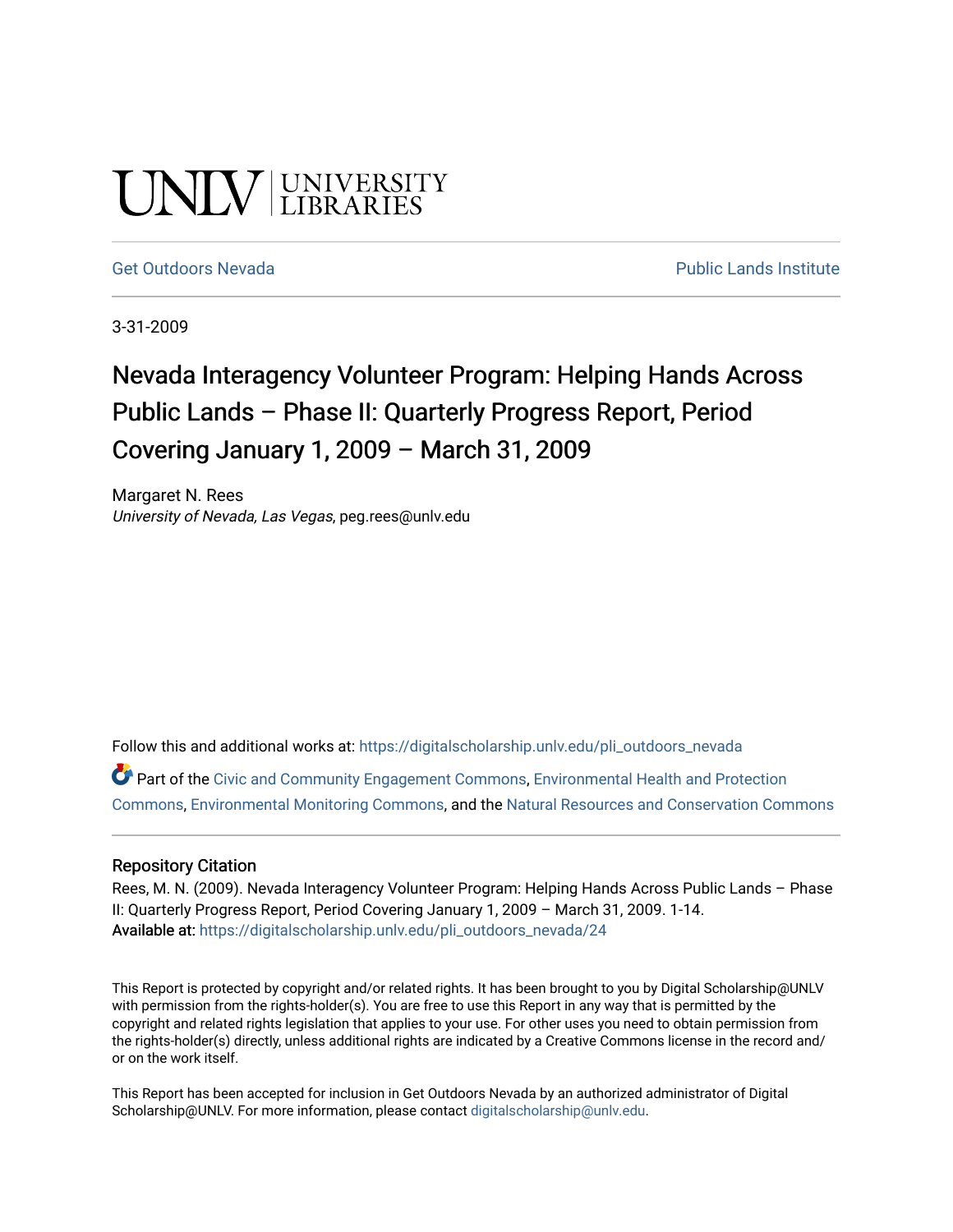

### **QUARTERLY PROGRESS REPORT**

University of Nevada, Las Vegas Period Covering January 1, 2009 – March 31, 2009

Cooperative Agreement Number H8R07060001 Task Agreement Number J8R07070001

Nevada Interagency Volunteer Program: Helping Hands Across Public Lands – Phase II

#### **Executive Summary**

- The number of records in the volunteer database increased by 3.5%.
- A total of 1,676 database records were archived due to inactivity resulting in a reduction of 26% in the number of current records in the database. The database currently contains 4,957 records.
- Website activity increased, recording an average of 68,086 hits per month, an increase of 22 % from last quarter, with an average of 5,228 pages viewed per month.
- The new website design was launched along with the release of a monthly electronic newsletter.
- How to *Succeed with Volunteers* training was conducted for SNAP teams and well received by all.
- Four SNAP teams identified opportunities for working with volunteers to enhance sustainability of their programs.

#### **Summary of Attachments**

- IVP team meeting agendas
- How to *Succeed with Volunteers Interagency* Training Evaluation

#### **Task 1. Refine and maintain a quality Web-based volunteer database.**

The Volgistics volunteer database is now populated with 4,957 records. *(See Figure 1 on next page)*. The number of volunteers in the database increased 3.5% over the quarter, but had an overall decrease of 26% due to the archiving and deletion of volunteers who signed up more than two years ago and never volunteered.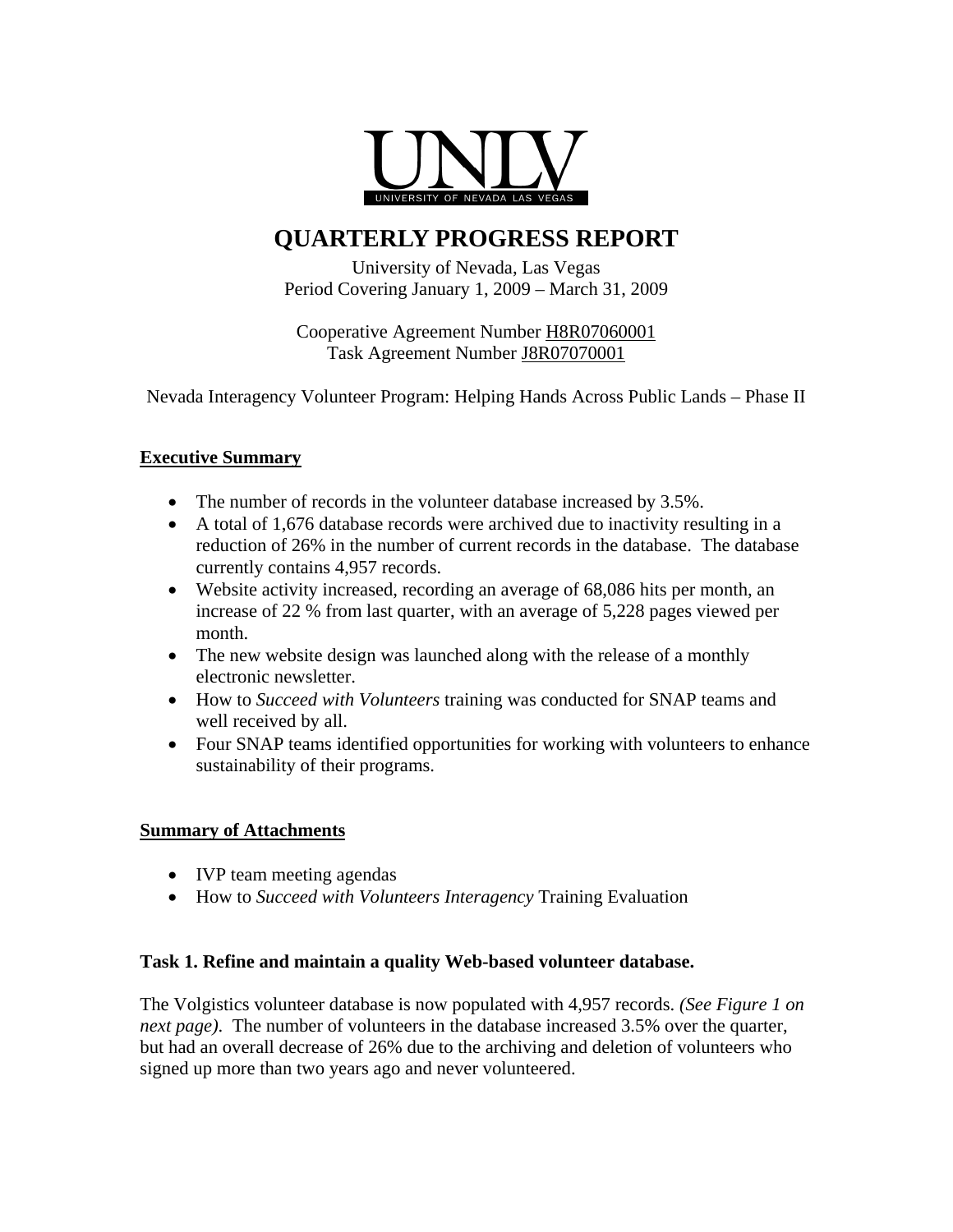

**Fig. 1 above shows increase in number of records in the database of volunteers.** 

#### **Task 2. Manage, update, and administer an IVP Website.**

During this quarter, a new web design was launched and average website activity increased; results are as follows:

- An average of 68,086 hits per month, an increase of 22% over last quarter.
- An average of 5,211 pages viewed per month, an increase of less than 1% over the average for the previous quarter. (See Fig. 2 below.)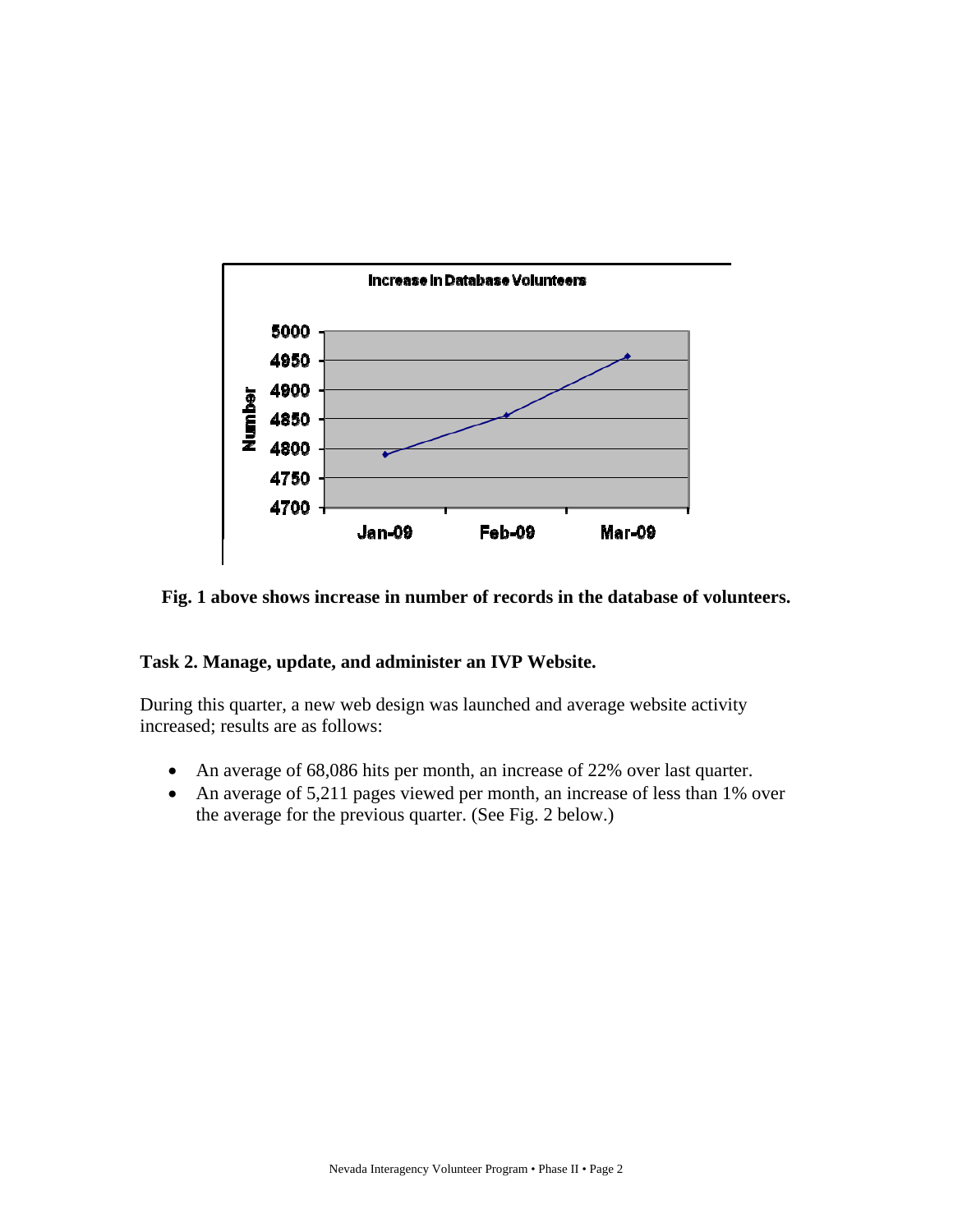

**Fig. 2 Get Outdoors Nevada Website Activity** 

#### **Task 3. Evaluate and revise, as appropriate, Standard Operating Procedures (SOPs) for all areas of interagency volunteer management.**

The Interagency Volunteer Team (IVP) met three times during the quarter to further develop the trainings and events scheduled for the quarter and to continue strategic development of a sustainability plan (see attachments for meeting agendas).

#### **Task 4. Evaluate and update strategies and tools for volunteer recruitment.**

The IVP team launched a new website at the beginning of February 2009 in conjunction with delivering the first Get Outdoors Nevada electronic newsletter. The e-newsletter replaces the monthly text-only email updates, which all active volunteers and mailing list recipients receive. It is a dynamic HTML based newsletter that is archived at the Get Outdoors Nevada blog spot, and accessible from the home page of the website. The newsletter compliments the website and contains the following sections:

- Upcoming events
- Current volunteer positions
- Current trainings
- A volunteer spotlight
- A list of work accomplished by volunteers in the previous month
- A safety tip
- A SNAP conservation project spotlight
- A desert ecosystem spotlight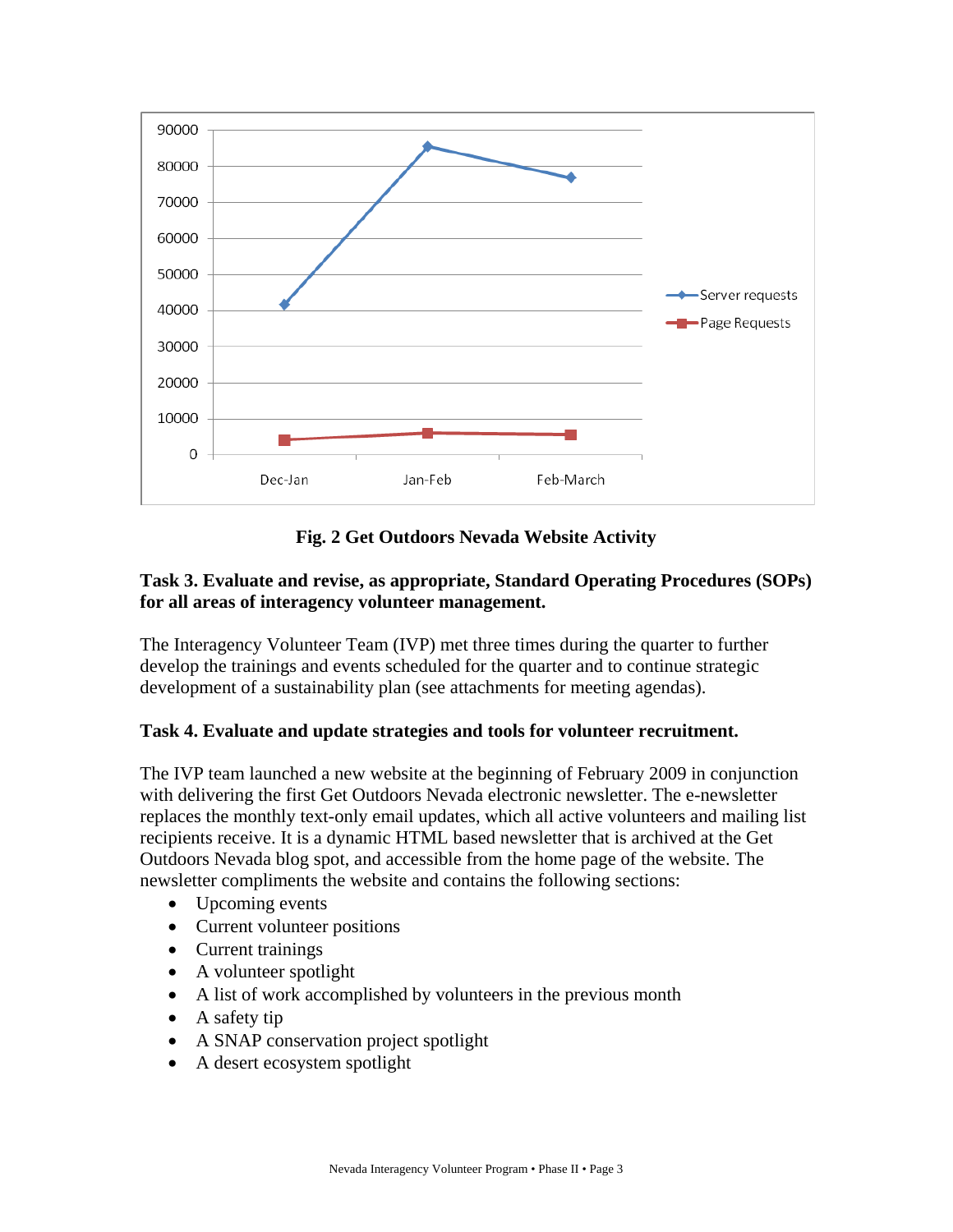The format of the newsletter was well received as evidenced by the increase in website activity immediately following the release of the inaugural edition.

#### **Task 5. Support Agency Departments and SNAP Teams with conservation projects that require volunteer workforce on the public lands.**

To empower other SNAP teams to enhance the sustainability of their programs through volunteerism, the IVP team conducted a two-day training entitled *How to Succeed with Volunteers*. Fourteen individuals representing all four agencies attended the training. Evaluations of the course indicated all the sessions of the training were useful and applicable to team members' jobs (see Attachment 2 for summary).

Prior to this training a representative from the IVP team requested a short amount of time at each SNAP team meeting to re-acquaint the teams with the volunteer resources available to them as they look to the sustainability of their programs. Table 1 contains a summary of these meetings. Due to calendaring variability in the meetings of the SNAP teams, an IVP representative was not able to meet with every team. As the fiscal year continues the IVP team will make every effort to meet with the remaining SNAP teams to ensure all teams are aware of the assistance in recruiting, registering, retaining and recognizing what the IVP team can provide.

| <b>Date</b>      | <b>SNAP</b> team            | <b>Outcomes</b>                                                                                                                                                                                                                                                   |
|------------------|-----------------------------|-------------------------------------------------------------------------------------------------------------------------------------------------------------------------------------------------------------------------------------------------------------------|
| Jan. 13,<br>2009 | <b>GIS</b>                  | -Assistance requested in recruiting volunteers for scanning of<br>aerial imagery                                                                                                                                                                                  |
|                  |                             | -GPS training topics discussed                                                                                                                                                                                                                                    |
| Jan. 16,<br>2009 | <b>Science and Research</b> | -Brainstormed list of seven volunteer position possibilities and<br>identified development of position descriptions as next step                                                                                                                                  |
| Jan. 22,<br>2009 | Restoration                 | -Identified general needs: seed collection, removing tamarisk,<br>equipment operators, palm tree trimmers, big horn sheep<br>monitoring, cacti monitoring                                                                                                         |
|                  |                             | -Identified potential challenges: need for professionals to<br>volunteer time (e.g., heavy equipment operators, tree<br>trimmers), remote and rugged locations, liability in use of<br>volunteers own equipment (e.g., vehicles), confidentiality<br>requirements |
|                  |                             | -Identified potential opportunities: adopt a stream volunteers<br>could collect additional information while monitoring streams,<br>Cultural Site Stewards serve as a model for vegetation<br>monitoring                                                          |
| Feb. 11,<br>2009 | Recreation/OHV              | -Brainstormed list of potential positions: grant writing, GPS<br>trail route inventory assistants, RAMP implementation<br>assistants, air quality monitors                                                                                                        |
|                  |                             | -Request made to collaborate on development of a regional<br>volunteer trail watch system in conjunction with the Regional<br>Open Space and Trails workgroup consisting of multiple                                                                              |

#### **Table 1. Summary of SNAP team meeting attendance**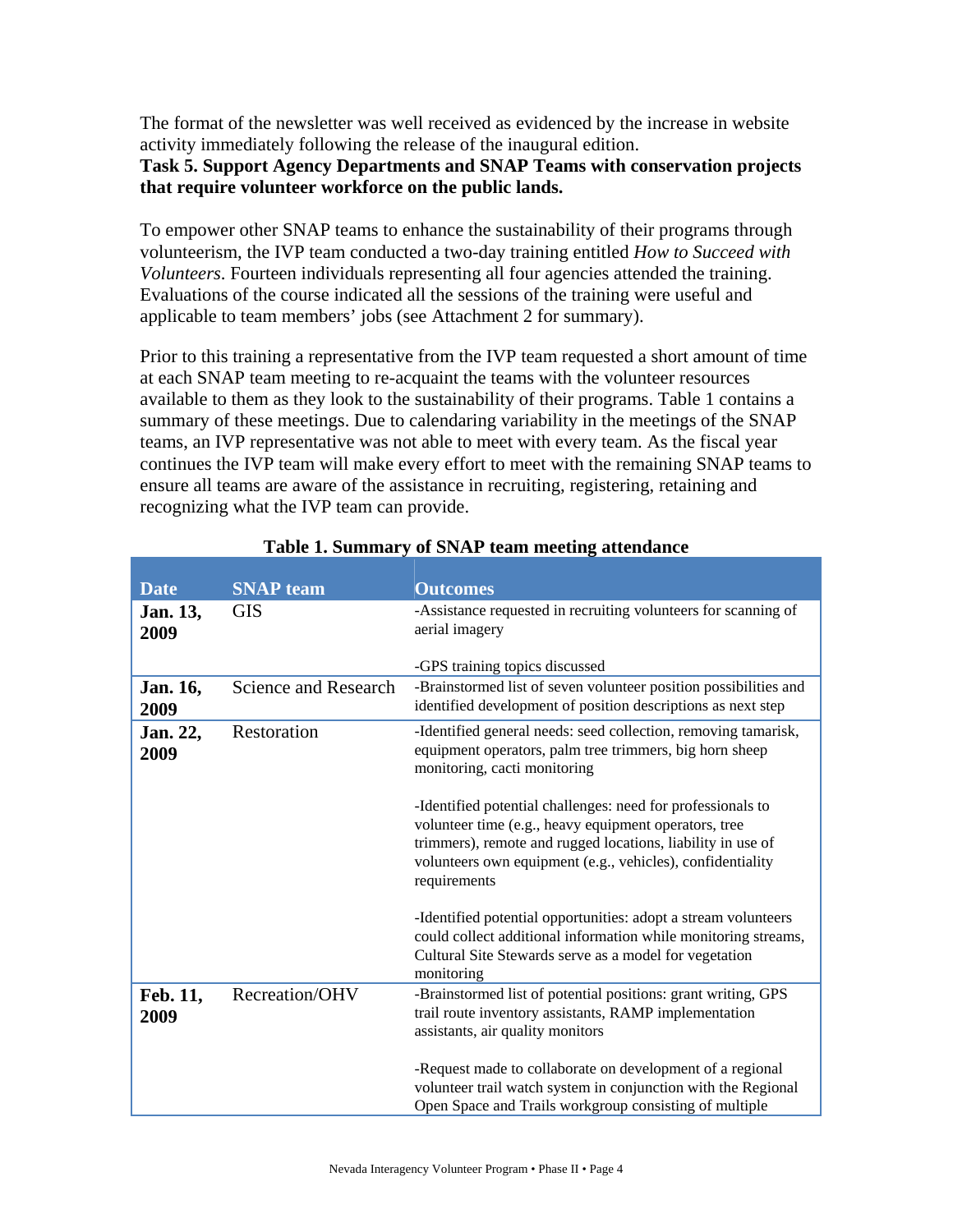agencies in the Vegas valley.

**Table 1 contains a summary of meeting accomplishments** 

The Public Lands Institute provided support for the following events which are described and summarized in Table 2 below.

#### **Restoration Event**

**January 24, 2009 – Ash Meadows Wildlife Refuge– U.S. Fish and Wildlife Service**  The Interagency Volunteer Program collaborated with the Take Pride Interagency Program (Don't Trash Nevada) to promote and recruit 35 volunteers for a habitat restoration event in the Ash Meadows Wildlife Refuge Area. Volunteers contributed 255 hours and removed 15 cubic yards of cattails from the area. The removal of this species provides opportunities for other native species to re-vegetate the area, increasing biodiversity of the refuge. The efforts put forth by the volunteers improved the pupfish habitat and helped to secure the ecological health of a 670 foot stretch of the outflow of the Kings Pool.

#### **Placer Cove Clean Up**

#### **February 21, 2009 – Placer Cove—National Public Lands Institute**

The Interagency Volunteer Program collaborated with the Take Pride Interagency Program (Don't Trash Nevada) to promote and recruit 23 volunteers for a litter clean up at Placer Cove in the Lake Mead NRA. Volunteers contributed 69 hours and removed over 1200 pounds or 7 cubic yards of litter and debris. The efforts put forth by the volunteers allowed this significant recreational area to be restored back to its well-kept state.

#### **Bunkerville Clean up:**

#### **February 21, 2009—Bunkerville- Bureau of Land Management**

The Interagency Volunteer Program collaborated with the Take Pride Interagency Program (Don't Trash Nevada) to promote and recruit 15 volunteers for a restoration event to help restore Ash Meadows. Volunteers contributed 75 hours and removed 100 cubic yards of trash. The efforts put forth by the volunteers allowed this significant geographical area to be restored back to its well-kept state.

#### **Red Rock Days Clean up and Restoration Event:**

#### **March 28, 2009—Red Rock Canyon- Bureau of Land Management**

The Interagency Volunteer Program collaborated with the Take Pride Interagency Program (Don't Trash Nevada) to promote and recruit 57 volunteers for a cleanup and restoration event in the Red Rock Canyon NCA. Volunteers contributed 228 hours and removed 10 cubic yards of trash. Volunteers also assisted in the mending of a gate and the removal of dangerous ropes. The efforts put forth by the volunteers allowed this significant conservation area to be restored back to its well-kept state.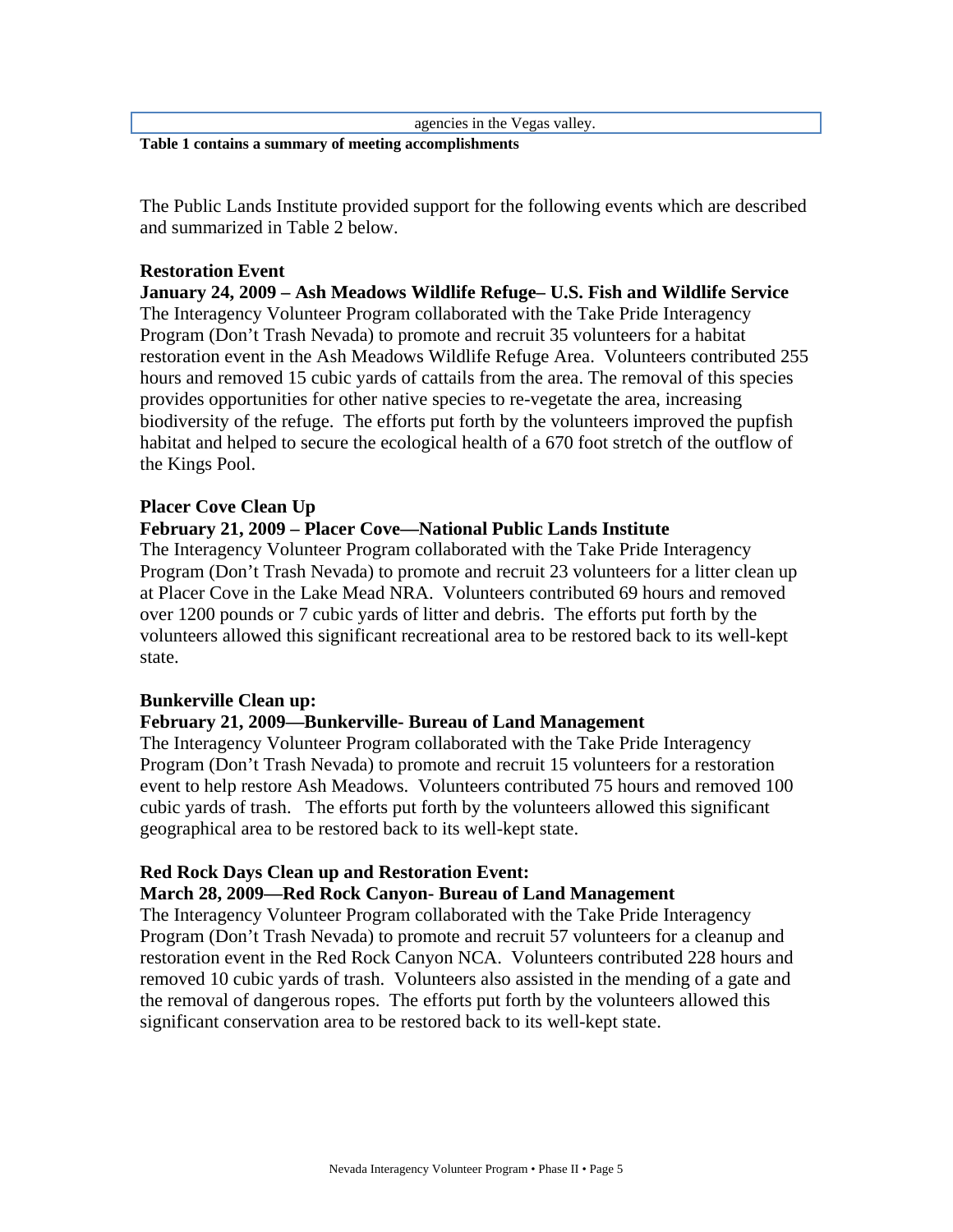| $1400 \div 200$                      |                      |                               |                            |
|--------------------------------------|----------------------|-------------------------------|----------------------------|
| Date/Time                            | <u>Agency</u>        | Location                      | Nature of Work             |
| Saturday, Jan. 24                    | US Fish and          | Ash Meadows National Wildlife | <b>Removal of Cattails</b> |
| $8:30 \text{ am} - 12:00 \text{ pm}$ | Wildlife             | Refuge                        |                            |
|                                      | Service              |                               |                            |
| Saturday, Feb. 21                    | <b>National Park</b> | Placer Cove, Lake Mead NRA    | Litter/Debris Clean-       |
| 8:30 am-12:00 pm                     | Service              |                               | up                         |
| Saturday, Feb. 21                    | Bureau of Land       | Bunkerville, NV               | Litter/Debris Clean-       |
| 8:30 am-12:00 pm                     | Management           |                               | up                         |
|                                      |                      |                               |                            |
| Saturday, Mar. 28                    | Bureau of Land       | Red Rock Canyon NCA           | Liter/Debris Clean         |
| $8:30 \text{ am} - 12:00 \text{ pm}$ | Management           |                               | up and restoration         |

**Table 2. 2009 Spring Events**

**Table 2 shows the details of the types of events that were scheduled by agencies in the spring of 2009.** 

#### **Task 6. Evaluate, refine, enhance, and deliver interagency volunteer orientation and training program.**

Five trainings were held this quarter. Table 2 summarizes the trainings offered.

- 14 volunteers completed the Interagency Orientation training on March 4-5, 2009
- 15 volunteers completed the First Aid and CPR training on March 14, 2009
- 22 volunteers completed the Native Plant training and Wildflower hike on March 14, 2009
- 4 volunteers completed the IVP orientation training on March 19, 2009
- 13 volunteers completed the Graffiti Removal training on March 21, 2009

| <b>Table 3. 2009 Spring Trainings</b> |  |
|---------------------------------------|--|
|                                       |  |

| Date/Time                           | Event Name          | Location                         | Description          |
|-------------------------------------|---------------------|----------------------------------|----------------------|
| Wed./ Thurs, Mar. 4-5               | Volunteer           | <b>Desert Research Institute</b> | Employee training    |
| $9:00 \text{ am} - 4:00 \text{ pm}$ | Supervision         |                                  |                      |
|                                     | <b>Training</b>     |                                  |                      |
| Saturday, Mar. 14                   | First Aid and       | Red Rock Canyon NCA              | First Aid and CPR    |
| 9:00 am- 4:00 pm                    | <b>CPR</b> Training |                                  | Training             |
| Saturday, Mar. 14                   | Native Plant        | Lake Mead NRA                    | Identification of    |
| 9:00 am- 1:00 pm                    | Training and        |                                  | native plant species |
|                                     | Wildflower Hike     |                                  |                      |
| Saturday, Mar. 21                   | Graffiti            | Red Rock Canyon NCA              | Graffiti removal     |
| $9:00 \text{ am} - 1:00 \text{ pm}$ | Removal             |                                  | and cover up         |
|                                     | Training            |                                  | training.            |

**Table 3 shows the details of the types of trainings that were scheduled by agencies in the spring of 2009.**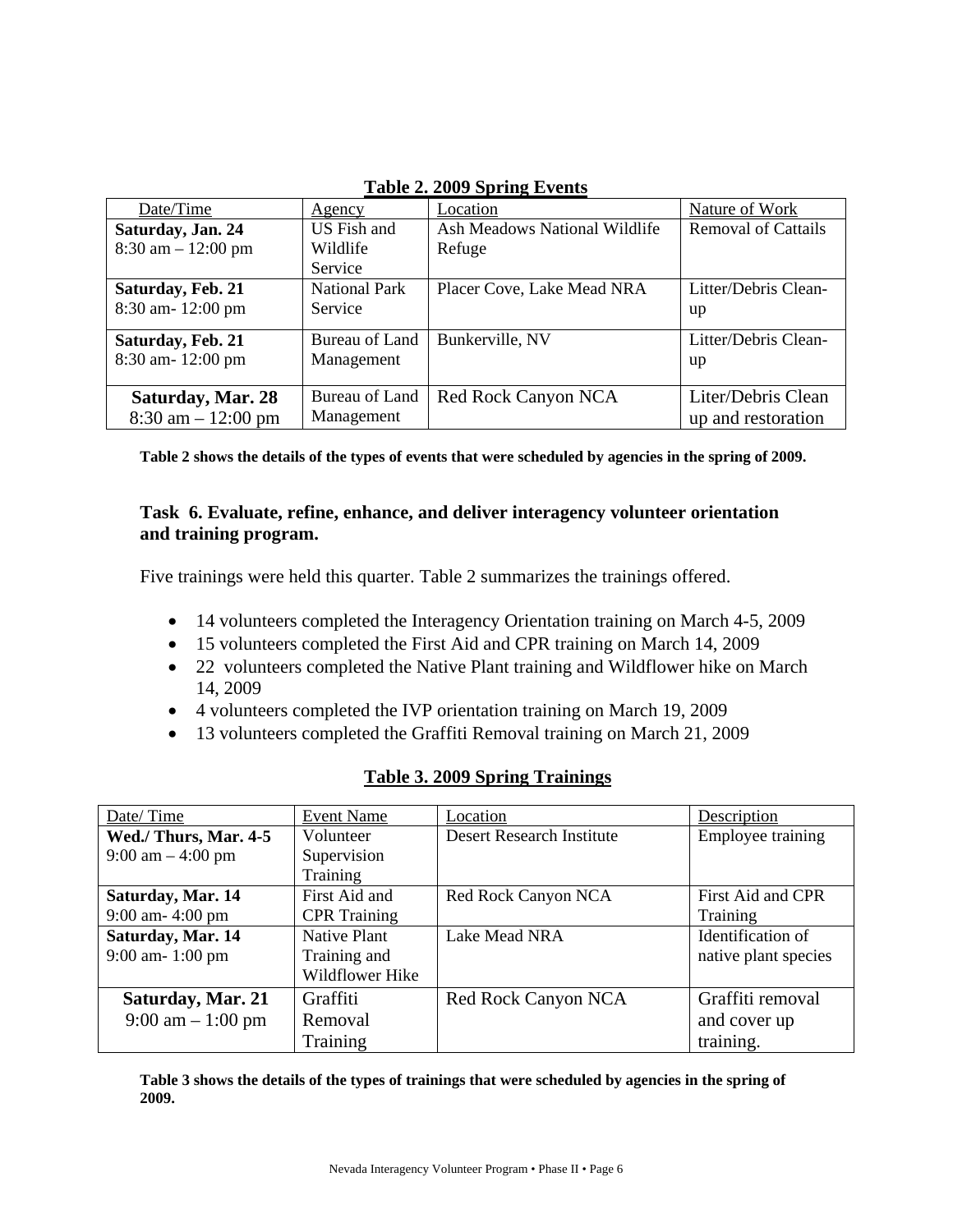#### **Task 7. Identify possible grant and donation opportunities to help support and sustain the program.**

Public relations and outreach activities, as well as opportunities to develop new collaborative community partnerships and relationships included the following:

- Began development of the 2009 media campaign, which will target specific markets to meet the various SNAP team needs.
- Examined possibilities of service learning grants.

#### **Task 8. Plan and implement volunteer recognition initiatives and events.**

Beginning in January 2009, thank you messages were sent out following each volunteer event. The messages included details on the accomplishments of the volunteer event, helping people see the difference their work made, which should encourage them to participate in future events. After the system for sending out thank you messages becomes solidified in the next quarter, it will include a link to an optional feedback form. The form will provide volunteers with an opportunity to suggest improvements to events while collecting valuable data on volunteer satisfaction with each event.

Planning was started for the second bus tour which provides volunteers with a chance to interact and learn from SNAP personnel they may otherwise not have a chance to meet. This training is a popular recognition and retention tool providing volunteers with enhanced opportunities to feel part of the federal land management team.

A contract was signed with the Renaissance Hotel to serve as the site for the 2009 Volunteer Recognition Banquet. The banquet will take place on Saturday October 31, 2009 from 9 am to 11 am.

Submitted by:

Date:

Margaret N. Rees, Principal Investigator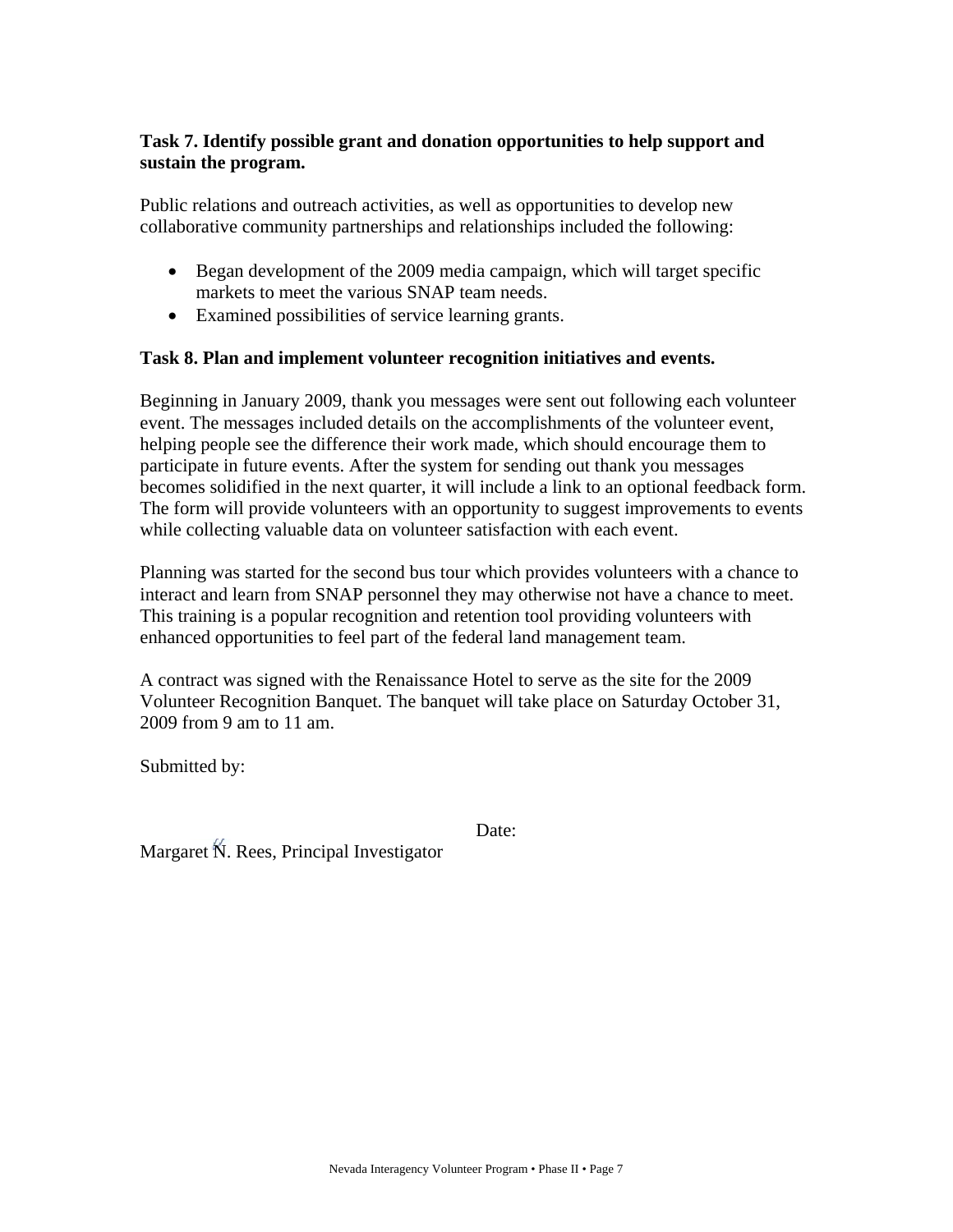### IVP Meeting Agenda

| Date:             | January 8, 2009                                                                                                                                                                                                                                                                                                                 |  |
|-------------------|---------------------------------------------------------------------------------------------------------------------------------------------------------------------------------------------------------------------------------------------------------------------------------------------------------------------------------|--|
| <b>Location:</b>  | <b>NPS Conference Room</b>                                                                                                                                                                                                                                                                                                      |  |
|                   | <b>Meeting Called By:</b> Nancy Bernard (NPS) & Beth Barrie (PLI)                                                                                                                                                                                                                                                               |  |
| <b>Attendees:</b> | Jim Cribbs (BLM), Amy Nichols (USFS), Christina Nalen (USF&WS)                                                                                                                                                                                                                                                                  |  |
| $9:00 - 9:30$     | <b>Round Table</b><br>All                                                                                                                                                                                                                                                                                                       |  |
|                   | Share what has been happening in the last few weeks regarding the Interagency Volunteer<br>Program                                                                                                                                                                                                                              |  |
| 9:30-9:35         | <b>Request from the Board:</b><br>Nancy                                                                                                                                                                                                                                                                                         |  |
|                   | Team will have the following products completed by the end of the 3 morning sessions.<br>"They have also asked for the goals to include the following:<br>- any anticipated outreach products<br>- the development of a sustainability plan.<br>Tami Lucero needs the 2009 annual goals for our team no later than January 16." |  |
| $9:35 - 9:50$     | <b>Update Annual Goals</b>                                                                                                                                                                                                                                                                                                      |  |
|                   | Nancy<br>Review annual goals and update if necessary. This was done last fall and should only take a<br>few minutes.                                                                                                                                                                                                            |  |
| $9:50 - 10:30$    | <b>Anticipated Outreach Products</b>                                                                                                                                                                                                                                                                                            |  |
|                   | Nancy<br>Team will determine if we have any outreach products needs for 2009. Brainstorm ideas and<br>complete the worksheet.                                                                                                                                                                                                   |  |
| 10:30 - 10:45     | <b>Break</b>                                                                                                                                                                                                                                                                                                                    |  |
| $10:45 - 11:00$   | <b>Events and Event Profile</b>                                                                                                                                                                                                                                                                                                 |  |
|                   | <b>Beth</b><br>Review upcoming events for Jan/Feb. Have event profile filled out and give back to Beth by<br>COB Thursday.                                                                                                                                                                                                      |  |
| $11:00 - 11:30$   | Meetup.com                                                                                                                                                                                                                                                                                                                      |  |
|                   | Beth<br>Discuss the possibility of utilizing meetup.com to connect volunteers and carpooling. Team to<br>decide if this is a possibility.                                                                                                                                                                                       |  |
| $11:30 - 12:00$   | Carpooling announcement in confirmation email<br><b>Beth</b>                                                                                                                                                                                                                                                                    |  |
|                   | Discuss and decide what is best for the program regarding confirmation email to volunteers<br>and time frame of email to go out.                                                                                                                                                                                                |  |
| $12:00 - 1:00$    | Lunch                                                                                                                                                                                                                                                                                                                           |  |
| $1:00 - 2:30$     | Development of Program Sustainability<br>Nancy                                                                                                                                                                                                                                                                                  |  |
|                   | Discuss and develop with the team a plan for sustainability. What are we doing to develop a<br>sustainable program for the future? Some of the past discussion we have had regarding "what<br>is core to our program?" will be utilized.                                                                                        |  |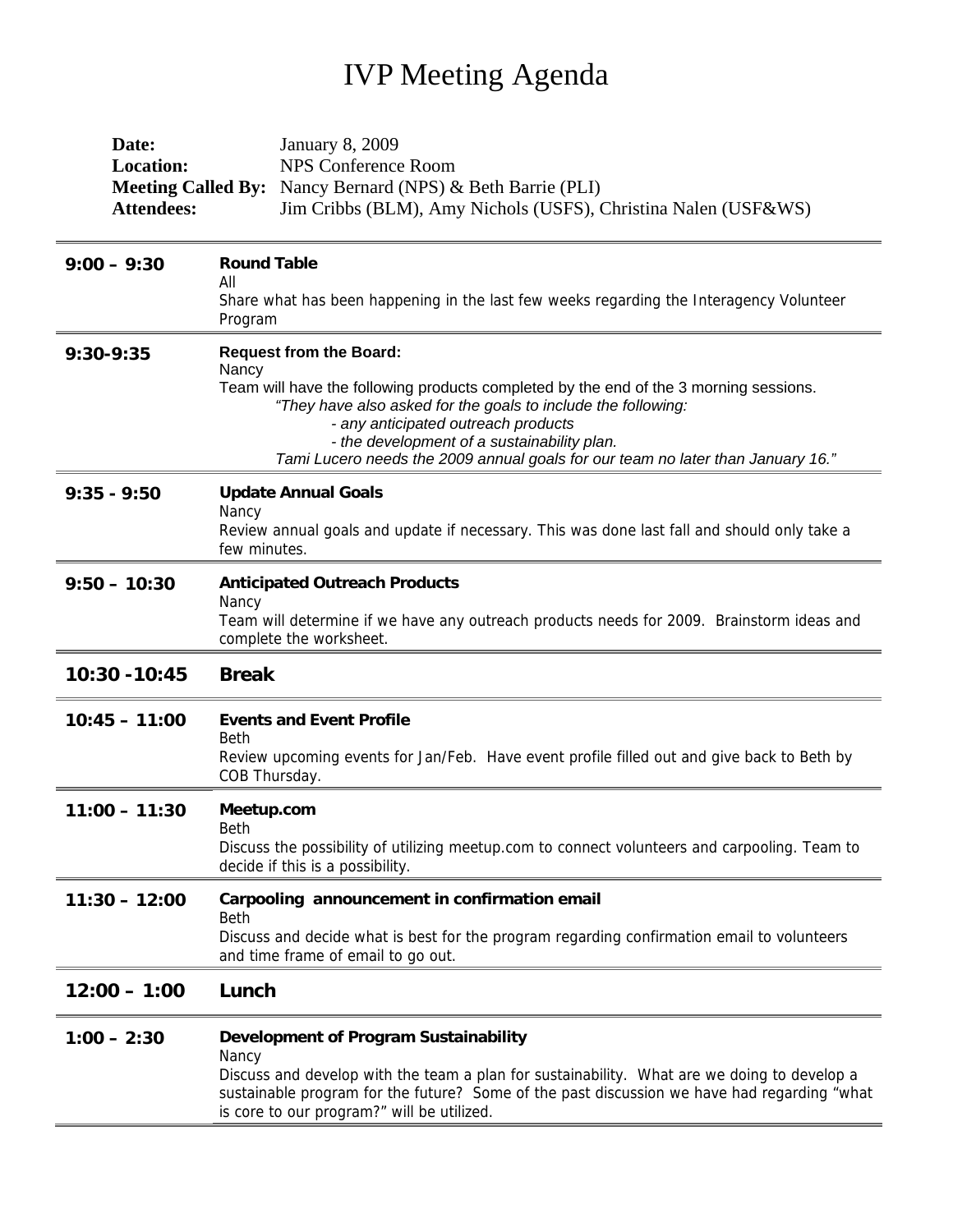#### **2:30 – 3:00 Bus Tour**

Beth Status of bus tour logistics and have FS/FWS begin planning the tour. Generate ideas/suggestions.

**Action Items:**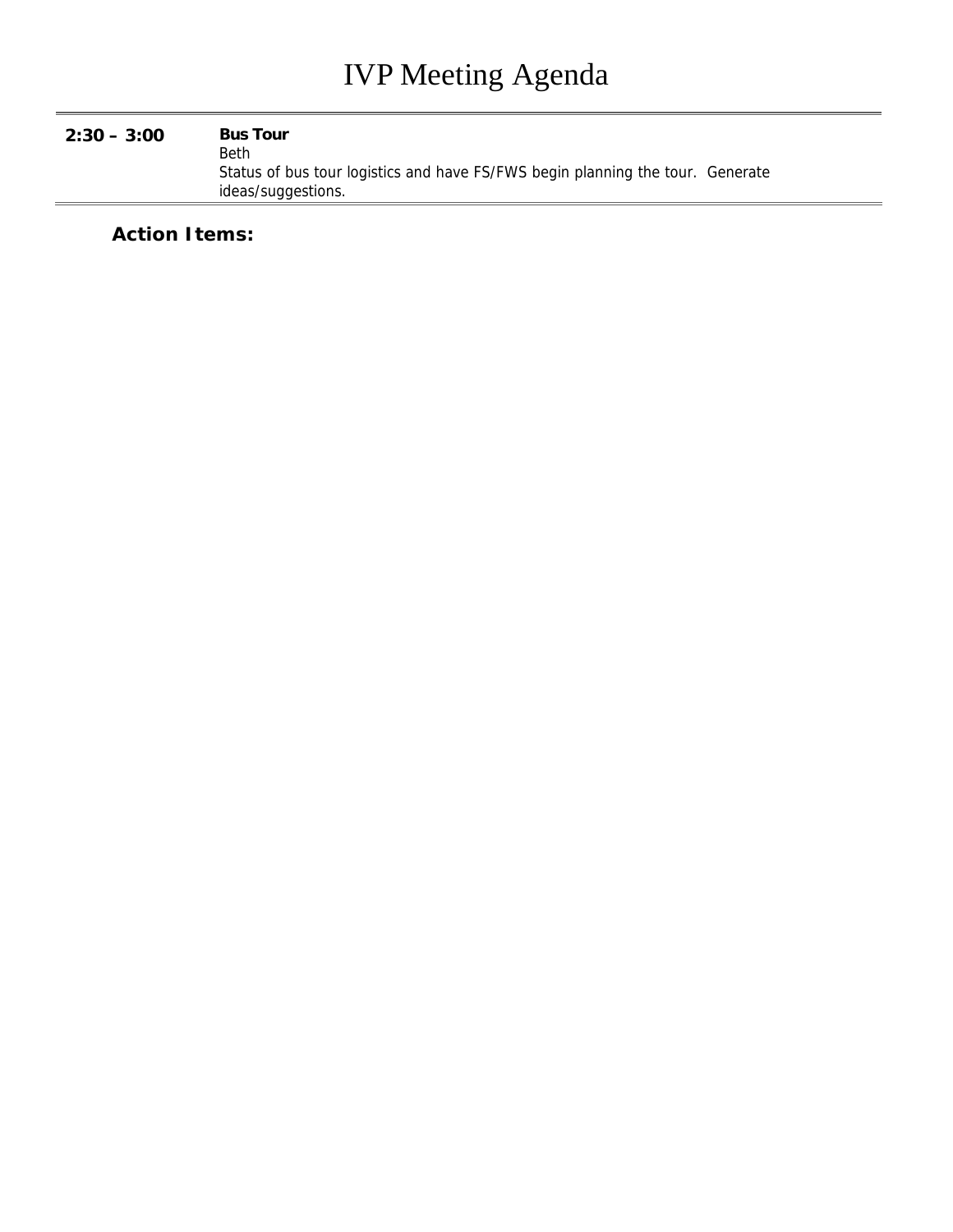### IVP Meeting Agenda

| Date:                | <b>February 12, 2009</b>                                                                                                                                                                                       |  |
|----------------------|----------------------------------------------------------------------------------------------------------------------------------------------------------------------------------------------------------------|--|
| Location:            | <b>NPS Conference Room</b>                                                                                                                                                                                     |  |
|                      | Meeting Called By: Nancy Bernard (NPS) & Beth Barrie (PLI)                                                                                                                                                     |  |
| <b>Attendees:</b>    | Jim Cribbs (BLM), Amy Nichols (USFS),                                                                                                                                                                          |  |
|                      | <b>Christina Nalen (USF&amp;WS)</b>                                                                                                                                                                            |  |
| $9:00 - 9:30$        | <b>Round Table</b><br>All<br>Share what has been happening in the last few weeks<br>regarding the Interagency Volunteer Program                                                                                |  |
| $9:30-9:45$          | <b>Purging Volgistics - Zero Hours</b><br>Nancy & Beth<br>Review list of volunteers with zero hours in the last 3 years<br>and other recommendations from Chuck.                                               |  |
|                      | 9:45 - 10:30 Volunteer.gov<br>Nancy & Beth<br>Discuss what needs to be in the announcement so Beth<br>can include in newsletter<br>Demonstration: How volunteer.gov works if people have<br>not used it before |  |
| 10:30-10:45          | <b>Break</b>                                                                                                                                                                                                   |  |
| $10:45 -$            | <b>Food at Events</b>                                                                                                                                                                                          |  |
| 11:15                | Nancy & Beth                                                                                                                                                                                                   |  |
|                      | Discuss and agree on food at events vs. snacks                                                                                                                                                                 |  |
| $11:15 -$<br>11:25   | <b>Meeting date request from Federal Managers</b><br><b>Nancy</b>                                                                                                                                              |  |
|                      | See request from our Federal Manager - attachment                                                                                                                                                              |  |
| $11:25 -$<br>11:45   | Newsletter - How do we recognize our operational<br>volunteers?<br><b>Beth</b><br>Discuss and agree on how we will recognize our operational<br>volunteers                                                     |  |
| $11:45 -$<br>12:00   | <b>Bus Tour</b><br>Beth, Amy, and Christina/Angelina<br>Status of bus tour logistics and have FS/FWS begin planning<br>the tour.                                                                               |  |
| $12:00 - 1:00$ Lunch |                                                                                                                                                                                                                |  |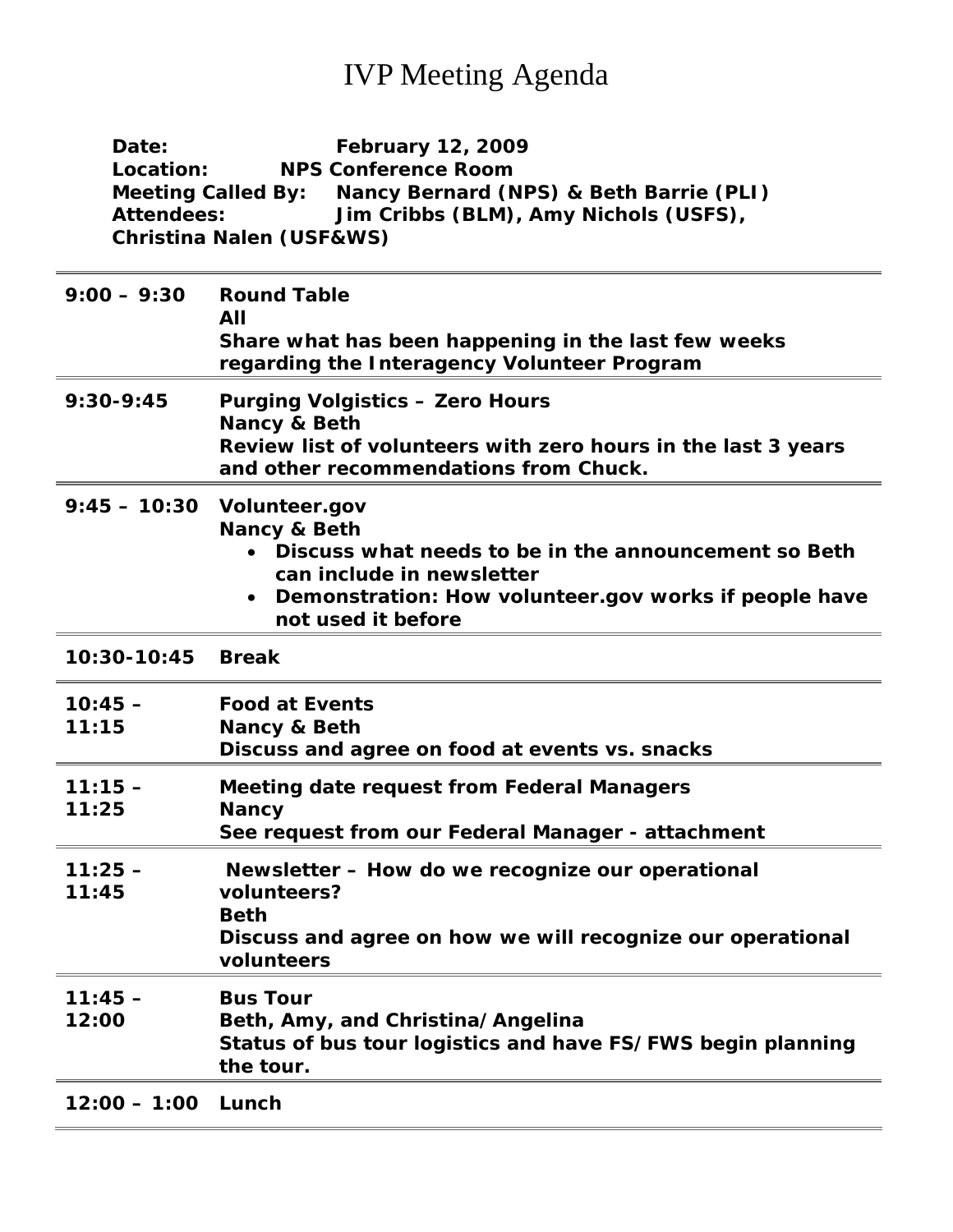#### **1:00 – 3:00 How to Succeed Training Nancy**

- **Discuss and delegate tasks that to team members**
- **Who does what session?**
- **Goals of each session discussion**

**Action Items:**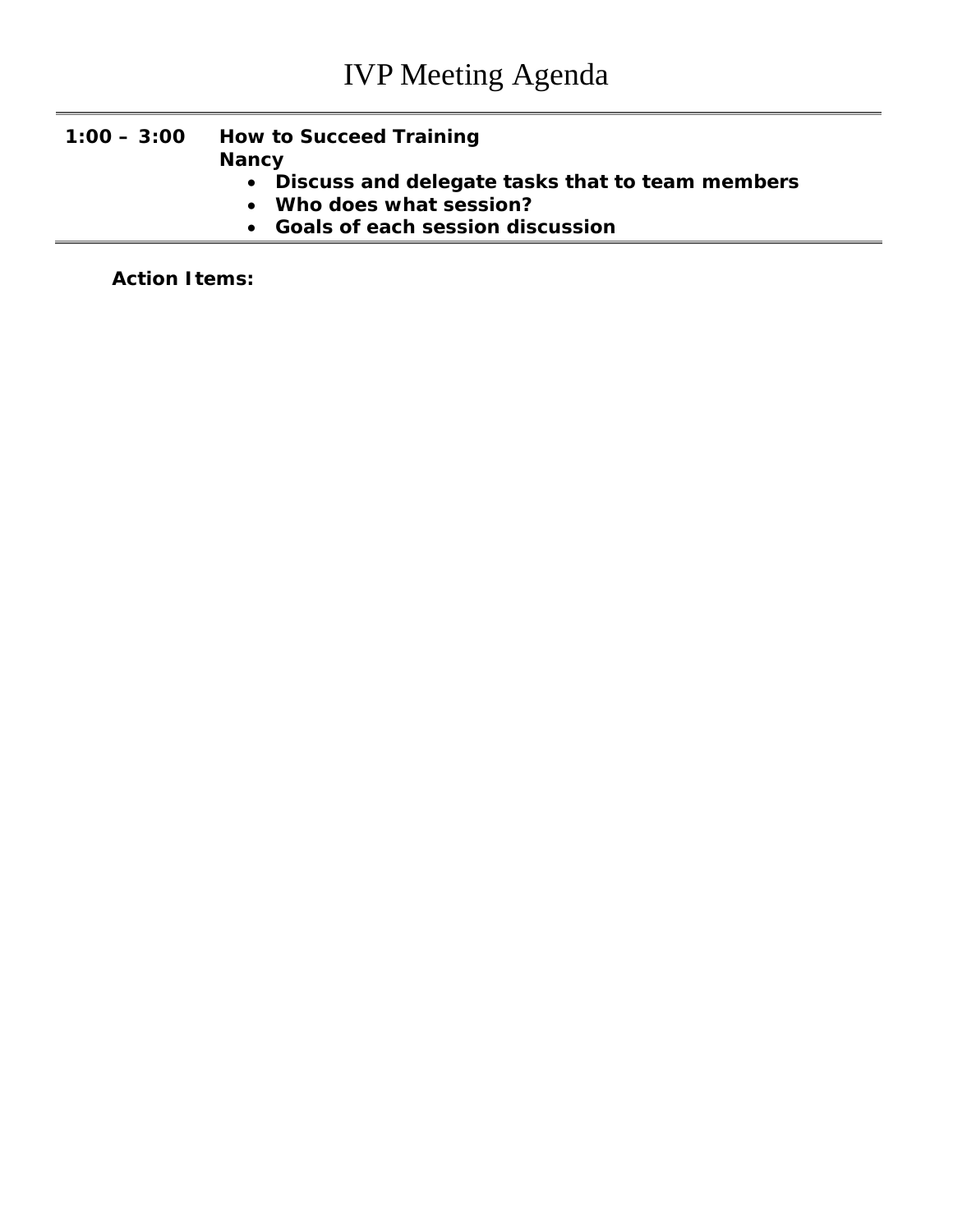## IVP Meeting Agenda

| Date:                                                                | <b>February 26, 2009</b>                                                                           |  |
|----------------------------------------------------------------------|----------------------------------------------------------------------------------------------------|--|
| Location:                                                            | <b>FWS Conference Room</b>                                                                         |  |
| Nancy Bernard (NPS) & Beth Barrie (PLI)<br><b>Meeting Called By:</b> |                                                                                                    |  |
| <b>Attendees:</b>                                                    | Jim Cribbs (BLM), Amy Nichols (USFS),                                                              |  |
|                                                                      | Angelina Yost (USF&WS)                                                                             |  |
|                                                                      |                                                                                                    |  |
| $9:00 - 10:00$                                                       | <b>Marketing Report Briefing and Exhibit Discuss</b>                                               |  |
|                                                                      | <b>Beth and LaNelda</b>                                                                            |  |
|                                                                      | Brief team on 2008 Marketing Success for IVO and Discuss<br>what we want regarding exhibit.        |  |
|                                                                      |                                                                                                    |  |
| $10:00 -$                                                            | <b>Round Table</b>                                                                                 |  |
| 10:30                                                                | All                                                                                                |  |
|                                                                      | Share what has been happening in the last few weeks<br>regarding the Interagency Volunteer Program |  |
|                                                                      |                                                                                                    |  |
| $10:30 -$<br>10:45                                                   | <b>Break</b>                                                                                       |  |
|                                                                      |                                                                                                    |  |
| $10:45 -$                                                            | <b>Bus Tour</b>                                                                                    |  |
| 11:00                                                                | <b>Beth</b>                                                                                        |  |
|                                                                      | Update team on the status of the bus tour                                                          |  |
| $11:00 -$                                                            | <b>March Newsletter</b>                                                                            |  |
| 11:30                                                                | <b>Beth</b>                                                                                        |  |
|                                                                      | Team provides Beth with information for the March                                                  |  |
|                                                                      | newsletter                                                                                         |  |
| $11:30 -$                                                            | <b>Update on How to Succeed Training</b>                                                           |  |
| 12:00                                                                | <b>Nancy</b>                                                                                       |  |
|                                                                      | Update team on the students, books, etc Do we have                                                 |  |
|                                                                      | enough students? Which manager will come to talk to group?                                         |  |
|                                                                      | Or do we need one?                                                                                 |  |
| 12:00 - 1:00 Lunch                                                   |                                                                                                    |  |
|                                                                      |                                                                                                    |  |
| $1:00 - 2:00$                                                        | <b>Orientation Training</b>                                                                        |  |
|                                                                      | <b>Nancy</b>                                                                                       |  |
|                                                                      | <b>Make assignments?</b>                                                                           |  |
| $2:00 - 2:30$                                                        | <b>Training</b>                                                                                    |  |
|                                                                      | <b>Beth</b>                                                                                        |  |
|                                                                      | Do we provide more training opportunities to volunteers                                            |  |
|                                                                      | since we have cancelled a few classes                                                              |  |
| $2:30 - 3:00$                                                        | <b>SNAP Board – Questions (See below)</b>                                                          |  |
|                                                                      | <b>Nancy and Beth</b>                                                                              |  |
|                                                                      |                                                                                                    |  |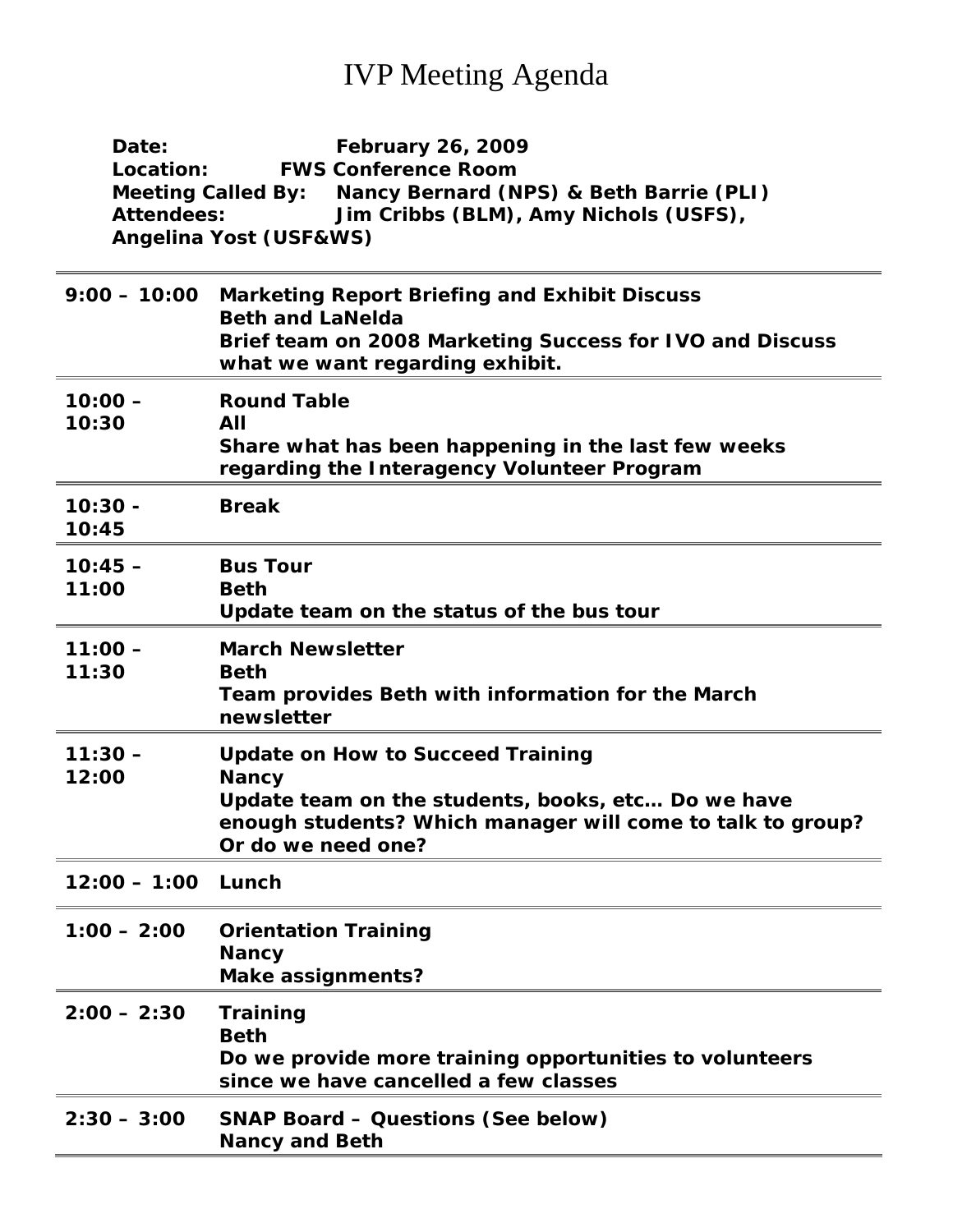#### **Look at strategy of how to present the answers to the questions with the SNAP Board**

**Action Items:**